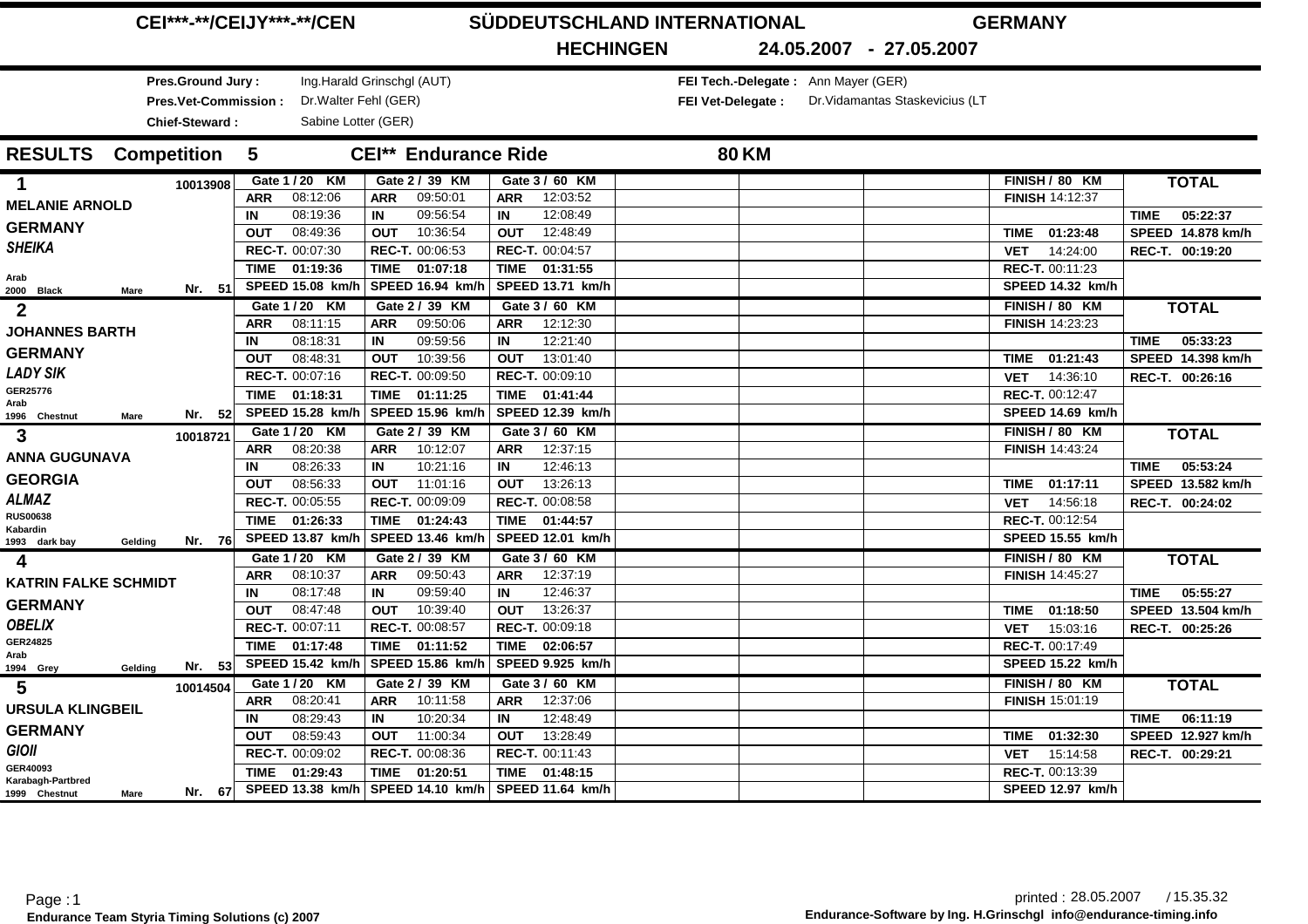|                              |             | <b>CEI***-**/CEIJY***-**/CEN</b> |             |                            |             |                             |             |                  | SÜDDEUTSCHLAND INTERNATIONAL |              | <b>GERMANY</b>                      |                                 |            |                        |                         |
|------------------------------|-------------|----------------------------------|-------------|----------------------------|-------------|-----------------------------|-------------|------------------|------------------------------|--------------|-------------------------------------|---------------------------------|------------|------------------------|-------------------------|
|                              |             |                                  |             |                            |             |                             |             | <b>HECHINGEN</b> |                              |              |                                     | 24.05.2007 - 27.05.2007         |            |                        |                         |
|                              |             | Pres.Ground Jury:                |             | Ing.Harald Grinschgl (AUT) |             |                             |             |                  |                              |              | FEI Tech.-Delegate: Ann Mayer (GER) |                                 |            |                        |                         |
|                              |             | Pres.Vet-Commission:             |             | Dr. Walter Fehl (GER)      |             |                             |             |                  | FEI Vet-Delegate :           |              |                                     | Dr. Vidamantas Staskevicius (LT |            |                        |                         |
|                              |             | <b>Chief-Steward:</b>            |             | Sabine Lotter (GER)        |             |                             |             |                  |                              |              |                                     |                                 |            |                        |                         |
| <b>RESULTS</b> Competition   |             |                                  | $-5$        |                            |             | <b>CEI** Endurance Ride</b> |             |                  |                              | <b>80 KM</b> |                                     |                                 |            |                        |                         |
| 6                            |             | 10018732                         |             | Gate 1 / 20 KM             |             | Gate 2 / 39 KM              |             | Gate 3 / 60 KM   |                              |              |                                     |                                 |            | FINISH / 80 KM         | <b>TOTAL</b>            |
| <b>JAN OETJEN</b>            |             |                                  | <b>ARR</b>  | 08:12:11                   | <b>ARR</b>  | 10:11:04                    | ARR         | 12:49:48         |                              |              |                                     |                                 |            | FINISH 15:20:30        |                         |
|                              |             |                                  | IN          | 08:21:51                   | IN          | 10:18:39                    | IN          | 13:00:39         |                              |              |                                     |                                 |            |                        | 06:30:30<br><b>TIME</b> |
| <b>GERMANY</b>               |             |                                  | <b>OUT</b>  | 08:51:51                   | <b>OUT</b>  | 10:58:39                    | <b>OUT</b>  | 13:40:39         |                              |              |                                     |                                 | TIME       | 01:39:51               | SPEED 12.292 km/h       |
| <b>MA DONA</b>               |             |                                  |             | REC-T. 00:09:40            |             | REC-T. 00:07:35             |             | REC-T. 00:10:51  |                              |              |                                     |                                 | <b>VET</b> | 15:39:26               | REC-T. 00:28:06         |
| GER28372<br>Anglo Arab       |             |                                  | <b>TIME</b> | 01:21:51                   | <b>TIME</b> | 01:26:48                    | <b>TIME</b> | 02:02:00         |                              |              |                                     |                                 |            | REC-T. 00:18:56        |                         |
| 1998 Chestnut                | <b>Mare</b> | Nr. 59                           |             | SPEED 14.66 km/h           |             | SPEED 13.13 km/h            |             | SPEED 10.33 km/h |                              |              |                                     |                                 |            | SPEED 12.02 km/h       |                         |
| $\overline{7}$               |             |                                  |             | Gate 1 / 20 KM             |             | Gate 2 / 39 KM              |             | Gate 3 / 60 KM   |                              |              |                                     |                                 |            | FINISH / 80 KM         | <b>TOTAL</b>            |
| <b>SASKIA MACHACZEK</b>      |             |                                  | <b>ARR</b>  | 08:27:13                   | <b>ARR</b>  | 10:26:25                    | <b>ARR</b>  | 13:05:13         |                              |              |                                     |                                 |            | <b>FINISH 15:29:56</b> |                         |
|                              |             |                                  | IN          | 08:32:16                   | IN          | 10:30:47                    | IN          | 13:10:13         |                              |              |                                     |                                 |            |                        | 06:39:56<br><b>TIME</b> |
| <b>GERMANY</b>               |             |                                  | <b>OUT</b>  | 09:02:16                   | <b>OUT</b>  | 11:10:47                    | <b>OUT</b>  | 13:50:13         |                              |              |                                     |                                 | TIME       | 01:39:43               | SPEED 12.002 km/h       |
| <b>KANGOO</b>                |             |                                  |             | REC-T. 00:05:03            |             | REC-T. 00:04:22             |             | REC-T. 00:05:00  |                              |              |                                     |                                 | <b>VET</b> | 15:39:38               | REC-T. 00:14:25         |
| FRA41533<br>Arab-Trotter     |             |                                  | <b>TIME</b> | 01:32:16                   | TIME        | 01:28:31                    | <b>TIME</b> | 01:59:26         |                              |              |                                     |                                 |            | REC-T. 00:09:42        |                         |
| 1998 Grey                    | Gelding     | Nr. 58                           |             | SPEED 13.01 km/h           |             | SPEED 12.88 km/h            |             | SPEED 10.55 km/h |                              |              |                                     |                                 |            | SPEED 12.03 km/h       |                         |
| 8                            |             | 10015217                         |             | Gate 1 / 20 KM             |             | Gate 2 / 39 KM              |             | Gate 3 / 60 KM   |                              |              |                                     |                                 |            | FINISH / 80 KM         | <b>TOTAL</b>            |
| <b>MARTIN HERRMANN</b>       |             |                                  | <b>ARR</b>  | 08:27:12                   | <b>ARR</b>  | 10:26:31                    | <b>ARR</b>  | 13:35:05         |                              |              |                                     |                                 |            | <b>FINISH 16:26:23</b> |                         |
| <b>GERMANY</b>               |             |                                  | IN          | 08:33:45                   | IN          | 10:40:32                    | IN          | 13:45:36         |                              |              |                                     |                                 |            |                        | 07:36:23<br><b>TIME</b> |
|                              |             |                                  | <b>OUT</b>  | 09:03:45                   | <b>OUT</b>  | 11:20:32                    | <b>OUT</b>  | 14:25:36         |                              |              |                                     |                                 |            | TIME 02:00:47          | SPEED 10.517 km/h       |
| <b>WHITNEY AUREA</b>         |             |                                  |             | REC-T. 00:06:33            |             | REC-T. 00:14:01             |             | REC-T. 00:10:31  |                              |              |                                     |                                 | <b>VET</b> | 16:41:23               | REC-T. 00:31:05         |
| GER25846<br>Württ.           |             |                                  | <b>TIME</b> | 01:33:45                   |             | TIME 01:36:47               | <b>TIME</b> | 02:25:04         |                              |              |                                     |                                 |            | REC-T. 00:15:00        |                         |
| 1997 Bay                     | <b>Mare</b> | Nr. 64                           |             | SPEED 12.80 km/h           |             | SPEED 11.78 km/h            |             | SPEED 8.686 km/h |                              |              |                                     |                                 |            | SPEED 9.935 km/h       |                         |
|                              |             | 10020496                         |             | Gate 1 / 20 KM             |             | Gate 2 / 39 KM              |             | Gate 3 / 60 KM   |                              |              |                                     |                                 |            | FINISH / 80 KM         | <b>TOTAL</b>            |
| <b>JURGEN SCHMITT</b>        |             |                                  | <b>ARR</b>  | 08:27:16                   | <b>ARR</b>  | 10:32:22                    | <b>ARR</b>  | 13:34:40         |                              |              |                                     |                                 |            |                        | <b>RETIRED</b>          |
|                              |             |                                  | IN          | 08:37:30                   | IN          | 10:42:39                    | IN          | 13:50:01         |                              |              |                                     |                                 |            |                        |                         |
| <b>GERMANY</b>               |             |                                  | <b>OUT</b>  | 09:07:30                   | <b>OUT</b>  | 11:22:39                    | <b>OUT</b>  | 14:30:01         |                              |              |                                     |                                 | TIME       | $-1$ , $1$             |                         |
| <b>MIRAN</b>                 |             |                                  |             | REC-T. 00:10:14            |             | REC-T. 00:10:17             |             | REC-T. 00:15:21  |                              |              |                                     |                                 |            |                        |                         |
| GER24532<br>Arab             |             |                                  |             | TIME 01:37:30              |             | TIME 01:35:09               | <b>TIME</b> | 02:27:22         |                              |              |                                     |                                 |            |                        |                         |
| 1997 Grey                    | Gelding     | Nr. 73                           |             | SPEED 12.31 km/h           |             | SPEED 11.98 km/h            |             | SPEED 8.550 km/h |                              |              |                                     |                                 |            |                        |                         |
|                              |             |                                  |             | Gate 1 / 20 KM             |             | Gate 2 / 39 KM              |             | Gate 3 / 60 KM   |                              |              |                                     |                                 |            | FINISH / 80 KM         | <b>TOTAL</b>            |
| <b>MIRANDA KAYSER-KEPPEL</b> |             |                                  | <b>ARR</b>  | 08:22:08                   | ARR         | 10:12:12                    | ARR         | 13:34:59         |                              |              |                                     |                                 |            |                        | <b>ELIMINATED</b>       |
|                              |             |                                  | IN          | 08:29:36                   | IN          | 10:26:10                    | IN          | 13:45:06         |                              |              |                                     |                                 |            |                        |                         |
| <b>LUXEMBOURG</b>            |             |                                  | <b>OUT</b>  | 08:59:36                   | <b>OUT</b>  | 11:06:10                    | <b>OUT</b>  | 14:25:06         |                              |              |                                     |                                 | TIME       | $-1.1$                 |                         |
| <b>KORIDA DE BOBIHEN</b>     |             |                                  |             | REC-T. 00:07:28            |             | REC-T. 00:13:58             |             | REC-T. 00:10:07  |                              |              |                                     |                                 |            |                        |                         |
| LUX40031<br>Arab             |             |                                  | <b>TIME</b> | 01:29:36                   | <b>TIME</b> | 01:26:34                    | <b>TIME</b> | 02:38:56         |                              |              |                                     |                                 |            |                        | <b>METABOLIC</b>        |
| 1998 Grey                    | Mare        | Nr. 75                           |             | SPEED 13.39 km/h           |             | SPEED 13.17 km/h            |             | SPEED 7.928 km/h |                              |              |                                     |                                 |            |                        | G <sub>3</sub>          |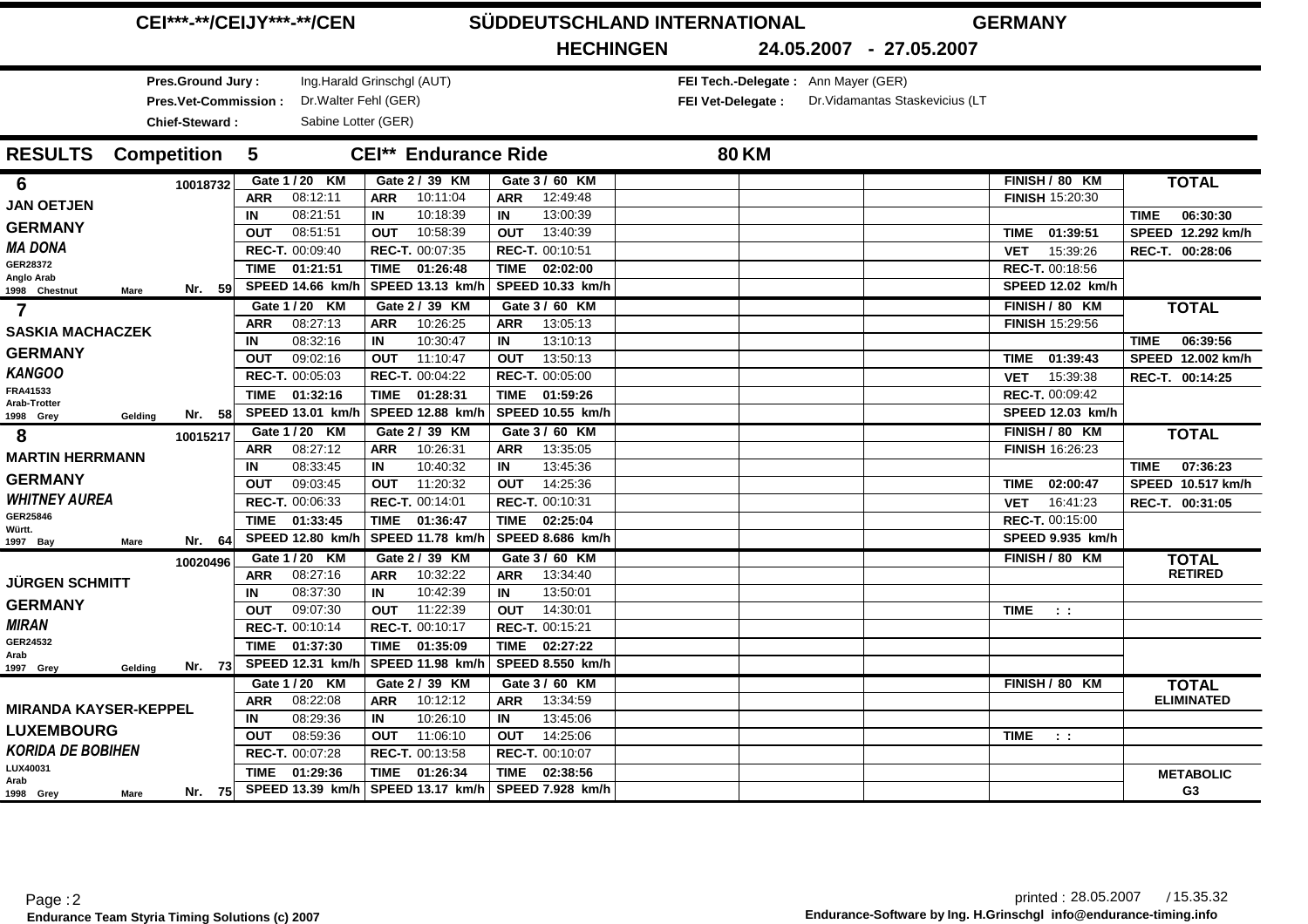|                               | <b>CEI***-**/CEIJY***-**/CEN</b> |            |                        |                            |                             |                        | SÜDDEUTSCHLAND INTERNATIONAL |                    | <b>GERMANY</b><br>24.05.2007 - 27.05.2007 |                                 |                         |  |                |
|-------------------------------|----------------------------------|------------|------------------------|----------------------------|-----------------------------|------------------------|------------------------------|--------------------|-------------------------------------------|---------------------------------|-------------------------|--|----------------|
|                               |                                  |            |                        |                            |                             | <b>HECHINGEN</b>       |                              |                    |                                           |                                 |                         |  |                |
|                               | <b>Pres.Ground Jury:</b>         |            |                        | Ing.Harald Grinschgl (AUT) |                             |                        |                              |                    | FEI Tech.-Delegate: Ann Mayer (GER)       |                                 |                         |  |                |
|                               | <b>Pres.Vet-Commission:</b>      |            | Dr. Walter Fehl (GER)  |                            |                             |                        |                              | FEI Vet-Delegate : |                                           | Dr. Vidamantas Staskevicius (LT |                         |  |                |
|                               | <b>Chief-Steward:</b>            |            | Sabine Lotter (GER)    |                            |                             |                        |                              |                    |                                           |                                 |                         |  |                |
| <b>RESULTS</b>                | <b>Competition</b>               | 5          |                        |                            | <b>CEI**</b> Endurance Ride |                        |                              | <b>80 KM</b>       |                                           |                                 |                         |  |                |
|                               |                                  |            | Gate 1 / 20 KM         | Gate 2 / 39 KM             |                             | Gate 3 / 60 KM         |                              |                    |                                           |                                 | FINISH / 80 KM          |  | <b>TOTAL</b>   |
| <b>SYBILLE BÄUMER-FISCHER</b> |                                  | <b>ARR</b> | 08:10:34               | 09:50:49<br><b>ARR</b>     | <b>ARR</b>                  | 12:12:00               |                              |                    |                                           |                                 |                         |  | <b>RETIRED</b> |
|                               |                                  | IN         | 08:17:10               | IN<br>09:59:22             | IN                          | 12:22:45               |                              |                    |                                           |                                 |                         |  |                |
| <b>GERMANY</b>                |                                  | <b>OUT</b> | 08:47:10               | 10:39:22<br><b>OUT</b>     | <b>OUT</b>                  | 13:02:45               |                              |                    |                                           |                                 | <b>TIME</b><br>$-1 - 1$ |  |                |
| <b>GARIBHA</b>                |                                  |            | <b>REC-T. 00:06:36</b> | <b>REC-T. 00:08:33</b>     |                             | <b>REC-T. 00:10:45</b> |                              |                    |                                           |                                 |                         |  |                |
| GER40816<br>Arab              |                                  |            | TIME 01:17:10          | TIME 01:12:12              |                             | TIME 01:43:23          |                              |                    |                                           |                                 |                         |  |                |
| Mare<br>1999 Chestnut         | Nr. 61                           |            | SPEED 15.55 km/h       | SPEED 15.79 km/h           |                             | SPEED 12.19 km/h       |                              |                    |                                           |                                 |                         |  |                |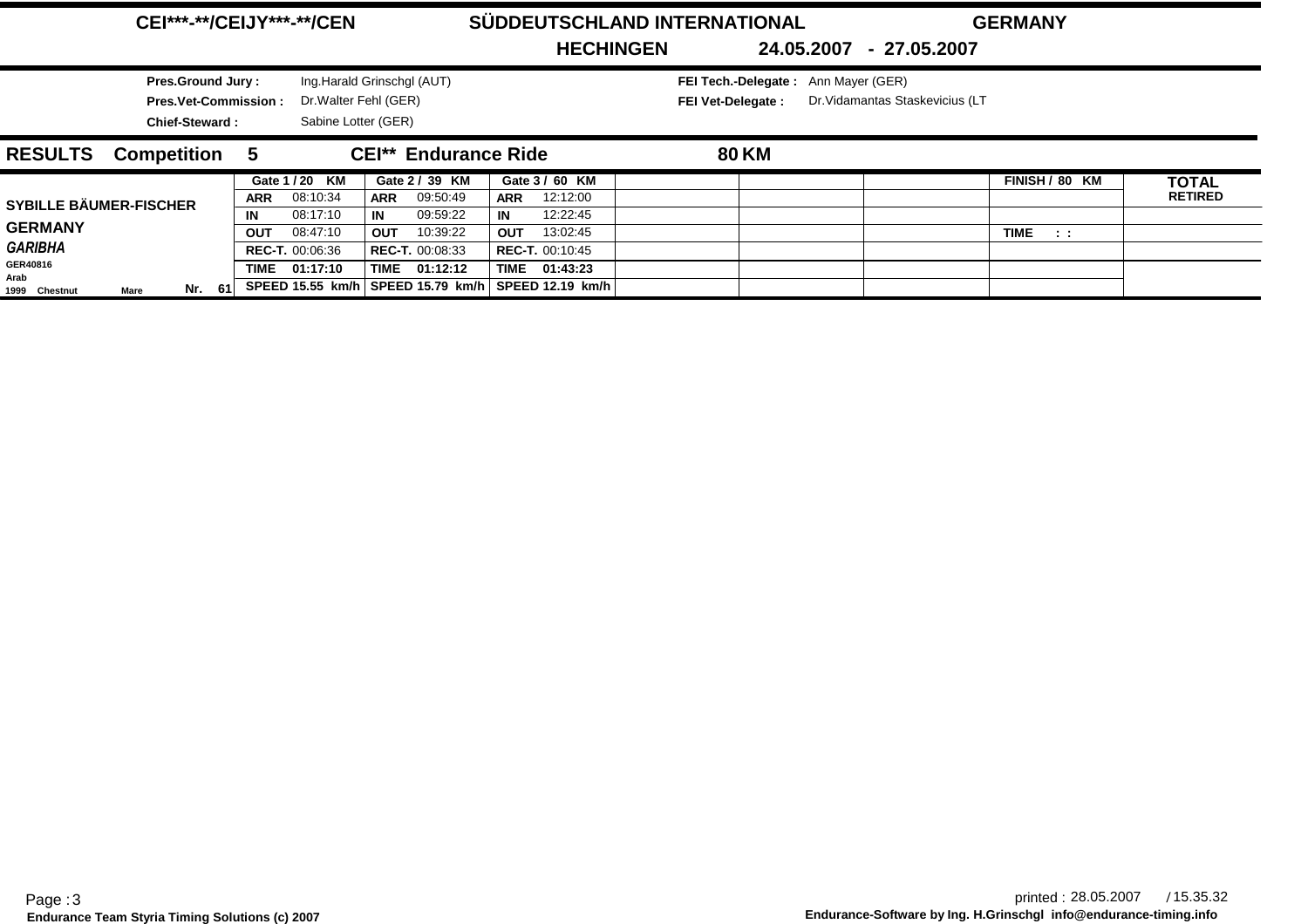|                            | <b>CEI***-**/CEIJY***-**/CEN</b> |                             |                |                            |            |                           |              |                  | SÜDDEUTSCHLAND INTERNATIONAL |              | <b>GERMANY</b>                      |                                 |                        |                         |                         |
|----------------------------|----------------------------------|-----------------------------|----------------|----------------------------|------------|---------------------------|--------------|------------------|------------------------------|--------------|-------------------------------------|---------------------------------|------------------------|-------------------------|-------------------------|
|                            |                                  |                             |                |                            |            |                           |              | <b>HECHINGEN</b> |                              |              |                                     | 24.05.2007 - 27.05.2007         |                        |                         |                         |
|                            |                                  | Pres.Ground Jury:           |                | Ing.Harald Grinschgl (AUT) |            |                           |              |                  |                              |              | FEI Tech.-Delegate: Ann Mayer (GER) |                                 |                        |                         |                         |
|                            |                                  | <b>Pres.Vet-Commission:</b> |                | Dr. Walter Fehl (GER)      |            |                           |              |                  | <b>FEI Vet-Delegate:</b>     |              |                                     | Dr. Vidamantas Staskevicius (LT |                        |                         |                         |
|                            |                                  | <b>Chief-Steward:</b>       |                | Sabine Lotter (GER)        |            |                           |              |                  |                              |              |                                     |                                 |                        |                         |                         |
| <b>RESULTS</b> Competition |                                  |                             | $\overline{7}$ |                            |            | <b>CEN Endurance Ride</b> |              |                  |                              | <b>80 KM</b> |                                     |                                 |                        |                         |                         |
| $\mathbf 1$                |                                  |                             |                | Gate 1 / 20 KM             |            | Gate 2 / 39 KM            |              | Gate 3 / 60 KM   |                              |              |                                     |                                 |                        | FINISH / 80 KM          | <b>TOTAL</b>            |
| <b>MAREN RÖHM</b>          |                                  |                             | <b>ARR</b>     | 08:10:33                   | <b>ARR</b> | 09:50:46                  | ARR          | 12:12:04         |                              |              |                                     |                                 | <b>FINISH 14:27:56</b> |                         |                         |
|                            |                                  |                             | IN             | 08:17:19                   | IN         | 09:59:29                  | IN           | 12:22:52         |                              |              |                                     |                                 |                        |                         | 05:37:56<br><b>TIME</b> |
| <b>GERMANY</b>             |                                  |                             | <b>OUT</b>     | 08:47:19                   | <b>OUT</b> | 10:39:29                  | <b>OUT</b>   | 13:02:52         |                              |              |                                     |                                 | TIME                   | 01:25:04                | SPEED 14.204 km/h       |
| <b>KARINA</b>              |                                  |                             |                | REC-T. 00:06:46            |            | REC-T. 00:08:43           |              | REC-T. 00:10:48  |                              |              |                                     |                                 | <b>VET</b>             | 14:40:15                | REC-T. 00:26:17         |
| GER27058<br>Arab           |                                  |                             |                | TIME 01:17:19              |            | TIME 01:12:10             | <b>TIME</b>  | 01:43:23         |                              |              |                                     |                                 | REC-T. 00:12:19        |                         |                         |
| 1994 Chestnut              | <b>Mare</b>                      | Nr. 100                     |                | SPEED 15.52 km/h           |            | SPEED 15.80 km/h          |              | SPEED 12.19 km/h |                              |              |                                     |                                 |                        | <b>SPEED 14.11 km/h</b> |                         |
| $\mathbf{2}$               |                                  |                             |                | Gate 1 / 20 KM             |            | Gate 2 / 39 KM            |              | Gate 3 / 60 KM   |                              |              |                                     |                                 |                        | FINISH / 80 KM          | <b>TOTAL</b>            |
| <b>LEONIE HÜMMER</b>       |                                  |                             | <b>ARR</b>     | 08:20:31                   | <b>ARR</b> | 10:11:43                  | <b>ARR</b>   | 12:58:43         |                              |              |                                     |                                 | <b>FINISH 15:29:57</b> |                         |                         |
|                            |                                  |                             | IN             | 08:28:53                   | IN         | 10:18:04                  | IN           | 13:08:05         |                              |              |                                     |                                 |                        |                         | 06:39:57<br><b>TIME</b> |
| <b>GERMANY</b>             |                                  |                             | <b>OUT</b>     | 08:58:53                   | OUT        | 10:58:04                  | <b>OUT</b>   | 13:48:05         |                              |              |                                     |                                 | TIME 01:41:52          |                         | SPEED 12.002 km/h       |
| <b>CANAGAL</b>             |                                  |                             |                | REC-T. 00:08:22            |            | REC-T. 00:06:21           |              | REC-T. 00:09:22  |                              |              |                                     |                                 | <b>VET</b>             | 15:44:42                | REC-T. 00:24:05         |
| GER40469<br>Arab           |                                  |                             |                | TIME 01:28:53              |            | TIME 01:19:11             | <b>TIME</b>  | 02:10:01         |                              |              |                                     |                                 | REC-T. 00:14:45        |                         |                         |
| 1996 Grey                  | Gelding                          | Nr. 103                     |                | SPEED 13.50 km/h           |            | <b>SPEED 14.40 km/h</b>   |              | SPEED 9.691 km/h |                              |              |                                     |                                 |                        | SPEED 11.78 km/h        |                         |
| 3                          |                                  |                             |                | Gate 1 / 20 KM             |            | Gate 2 / 39 KM            |              | Gate 3 / 60 KM   |                              |              |                                     |                                 |                        | FINISH / 80 KM          | <b>TOTAL</b>            |
| <b>INES SELL</b>           |                                  |                             | <b>ARR</b>     | 08:34:31                   | <b>ARR</b> | 10:43:00                  | ARR          | 13:30:25         |                              |              |                                     |                                 | <b>FINISH 16:31:56</b> |                         |                         |
| <b>GERMANY</b>             |                                  |                             | IN             | 08:41:03                   | IN         | 10:48:09                  | IN           | 13:36:11         |                              |              |                                     |                                 |                        |                         | 07:41:56<br><b>TIME</b> |
|                            |                                  |                             | <b>OUT</b>     | 09:11:03                   | <b>OUT</b> | 11:28:09                  | <b>OUT</b>   | 14:16:11         |                              |              |                                     |                                 | TIME 02:15:45          |                         | SPEED 10.391 km/h       |
| ASSAD8                     |                                  |                             |                | REC-T. 00:06:32            |            | REC-T. 00:05:09           |              | REC-T. 00:05:46  |                              |              |                                     |                                 | <b>VET</b>             | 16:42:55                | REC-T. 00:17:27         |
| Arab                       |                                  |                             |                | TIME 01:41:03              |            | TIME 01:37:06             | <b>TIME</b>  | 02:08:02         |                              |              |                                     |                                 | REC-T. 00:10:59        |                         |                         |
| 1991 Chestnut              | Geldina                          | Nr. 106                     |                | SPEED 11.88 km/h           |            | SPEED 11.74 km/h          |              | SPEED 9.841 km/h |                              |              |                                     |                                 |                        | SPEED 8.840 km/h        |                         |
|                            |                                  |                             |                | Gate 1 / 20 KM             |            | Gate 2 / 39 KM            |              | Gate 3 / 60 KM   |                              |              |                                     |                                 | FINISH / 80 KM         |                         | <b>TOTAL</b>            |
| <b>VERENA REUTER</b>       |                                  |                             | <b>ARR</b>     | 08:34:30                   | <b>ARR</b> | 10:43:03                  | <b>ARR</b>   | 13:30:20         |                              |              |                                     |                                 |                        |                         | <b>ELIMINATED</b>       |
| <b>GERMANY</b>             |                                  |                             | IN             | 08:42:05                   | IN         | 10:48:01                  | IN           | 13:35:51         |                              |              |                                     |                                 |                        |                         |                         |
|                            |                                  |                             | <b>OUT</b>     | 09:12:05                   | <b>OUT</b> | 11:28:01                  | <b>OUT</b>   | 14:15:51         |                              |              |                                     |                                 | TIME                   | $\sim$ 1.               |                         |
| <b>FLICKA</b>              |                                  |                             |                | REC-T. 00:07:35            |            | REC-T. 00:04:58           |              | REC-T. 00:05:31  |                              |              |                                     |                                 |                        |                         |                         |
| Arab / DRP                 |                                  |                             |                | TIME 01:42:05              |            | TIME 01:35:56             | <b>TIME</b>  | 02:07:50         |                              |              |                                     |                                 |                        |                         | <b>LAME</b>             |
| 1992 Chestnut              | Mare                             | Nr. 107                     |                | SPEED 11.76 km/h           |            | SPEED 11.88 km/h          |              | SPEED 9.857 km/h |                              |              |                                     |                                 |                        |                         | G <sub>3</sub>          |
|                            |                                  |                             |                | Gate 1 / 20 KM             |            | Gate 2 / 39 KM            |              | Gate 3 / 60 KM   |                              |              |                                     |                                 |                        | FINISH / 80 KM          | <b>TOTAL</b>            |
| <b>CATRIN FEYRER</b>       |                                  |                             | <b>ARR</b>     | 08:21:57                   | ARR        | 10:12:44                  | <b>ARR</b>   |                  |                              |              |                                     |                                 |                        |                         | <b>ELIMINATED</b>       |
| <b>GERMANY</b>             |                                  |                             | IN             | 08:30:02                   | IN         | 10:21:40                  | IN           |                  |                              |              |                                     |                                 |                        |                         |                         |
|                            |                                  |                             | <b>OUT</b>     | 09:00:02                   | <b>OUT</b> | 11:01:40                  | <b>OUT</b>   |                  |                              |              |                                     |                                 | TIME                   | $\sim 100$              |                         |
| <b>ANUBIS</b>              |                                  |                             |                | REC-T. 00:08:05            |            | <b>REC-T. 00:08:56</b>    | REC-T.       |                  |                              |              |                                     |                                 |                        |                         |                         |
| GER27434<br>Arab           |                                  |                             | <b>TIME</b>    | 01:30:02                   |            | TIME 01:21:38             | <b>TIME</b>  |                  |                              |              |                                     |                                 |                        |                         | <b>LAME</b>             |
| 1998 Chestnut              | Gelding                          | Nr. 104                     |                | SPEED 13.33 km/h           |            | SPEED 13.96 km/h          | <b>SPEED</b> |                  |                              |              |                                     |                                 |                        |                         | G <sub>2</sub>          |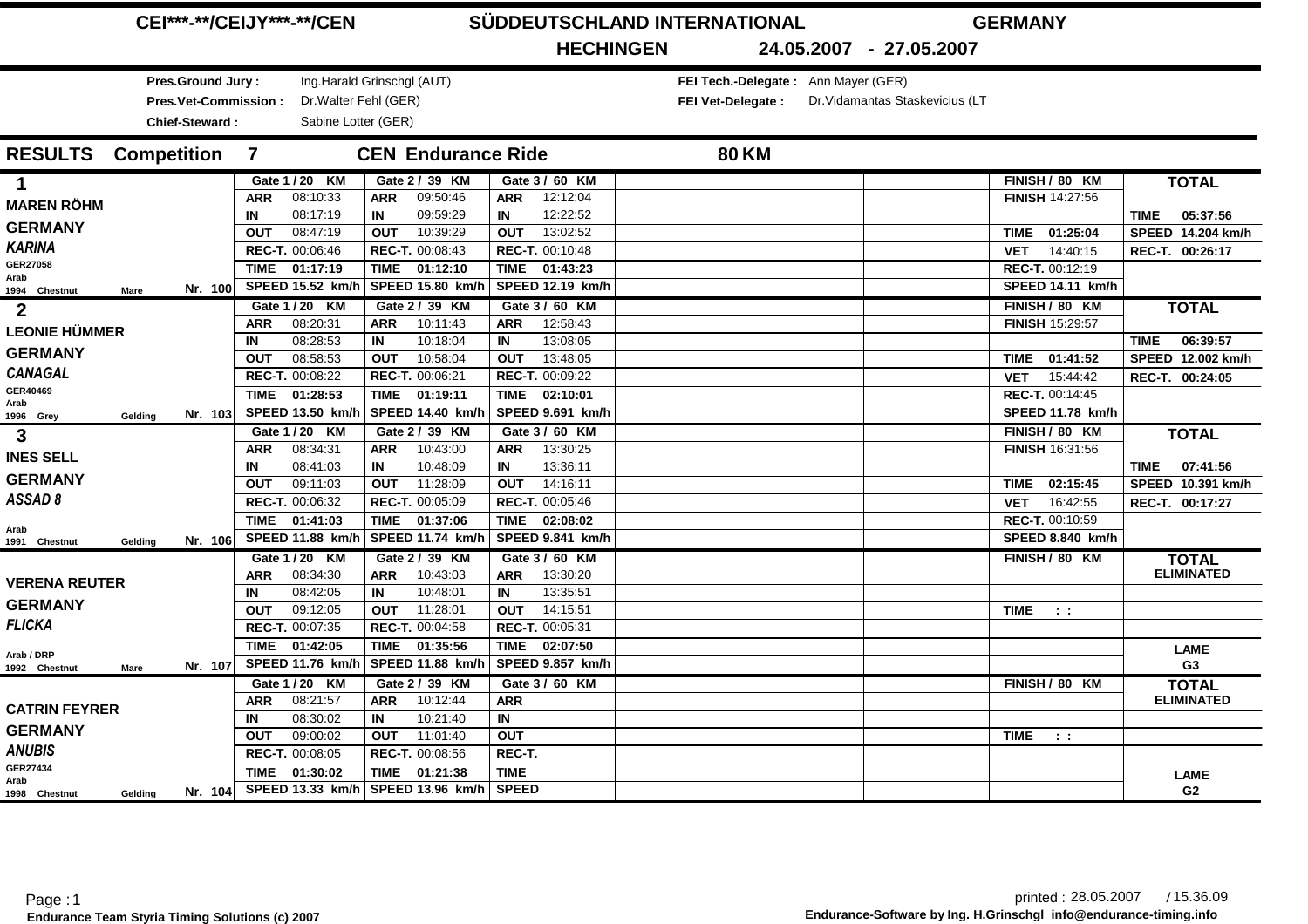|                                        | <b>CEI***-**/CEIJY***-**/CEN</b> |                                            |                                                                                                                                                                     |                                                                            |                             |                                                | SÜDDEUTSCHLAND INTERNATIONAL |                                         |  |                                                           |              |                                 | <b>GERMANY</b> |                                                   |                                        |
|----------------------------------------|----------------------------------|--------------------------------------------|---------------------------------------------------------------------------------------------------------------------------------------------------------------------|----------------------------------------------------------------------------|-----------------------------|------------------------------------------------|------------------------------|-----------------------------------------|--|-----------------------------------------------------------|--------------|---------------------------------|----------------|---------------------------------------------------|----------------------------------------|
|                                        |                                  |                                            |                                                                                                                                                                     |                                                                            |                             |                                                |                              | <b>HECHINGEN</b>                        |  |                                                           |              | 24.05.2007 - 27.05.2007         |                |                                                   |                                        |
|                                        |                                  | Pres.Ground Jury:<br><b>Chief-Steward:</b> | <b>Pres.Vet-Commission:</b>                                                                                                                                         | Ing.Harald Grinschgl (AUT)<br>Dr. Walter Fehl (GER)<br>Sabine Lotter (GER) |                             |                                                |                              |                                         |  | FEI Tech.-Delegate: Ann Mayer (GER)<br>FEI Vet-Delegate : |              | Dr. Vidamantas Staskevicius (LT |                |                                                   |                                        |
| <b>RESULTS</b>                         | <b>Competition</b>               |                                            | 7                                                                                                                                                                   |                                                                            |                             | <b>CEN Endurance Ride</b>                      |                              |                                         |  |                                                           | <b>80 KM</b> |                                 |                |                                                   |                                        |
| <b>KATRIN VOLK</b>                     |                                  |                                            | <b>ARR</b>                                                                                                                                                          | Gate 1 / 20 KM<br>08:10:30                                                 | <b>ARR</b>                  | Gate 2 / 39 KM<br>10:00:03                     | <b>ARR</b><br>IN             | Gate 3 / 60 KM                          |  |                                                           |              |                                 |                | FINISH / 80 KM                                    | <b>TOTAL</b><br><b>ELIMINATED</b>      |
| <b>GERMANY</b><br><b>ACE OSTERGARD</b> |                                  |                                            | 10:07:49<br>08:26:23<br>IN<br>IN<br>10:47:49<br>08:56:23<br><b>OUT</b><br><b>OUT</b><br>REC-T. 00:15:53<br><b>REC-T. 00:07:46</b><br>TIME 01:26:23<br>TIME 01:11:26 |                                                                            |                             |                                                | <b>OUT</b><br>REC-T.         |                                         |  |                                                           |              |                                 |                | <b>TIME</b><br>$\sim 100$                         |                                        |
| <b>Trotter</b><br>1993 Bay             | Mare                             | Nr. 101                                    |                                                                                                                                                                     | SPEED 13.89 km/h                                                           |                             | SPEED 15.96 km/h                               | <b>TIME</b><br>SPEED         |                                         |  |                                                           |              |                                 |                |                                                   | <b>LAME</b><br>G <sub>2</sub>          |
| <b>NICOLE VOLK</b>                     |                                  |                                            | <b>ARR</b><br>IN                                                                                                                                                    | Gate 1 / 20 KM                                                             | <b>ARR</b><br>IN            | Gate 2 / 39 KM                                 | <b>ARR</b><br>IN             | Gate 3 / 60 KM                          |  |                                                           |              |                                 |                | FINISH / 80 KM                                    | <b>TOTAL</b><br><b>ELIMINATED</b>      |
| <b>GERMANY</b><br><b>HERLIGA</b>       |                                  |                                            | <b>OUT</b><br>REC-T.                                                                                                                                                |                                                                            | <b>OUT</b><br>REC-T.        |                                                | <b>OUT</b><br>REC-T.         |                                         |  |                                                           |              |                                 |                | <b>TIME</b><br>$\sim 100$                         |                                        |
| GER018316<br>Trotter<br>1993 Bay       | <b>Mare</b>                      | Nr. 102                                    | <b>TIME</b><br><b>SPEED</b>                                                                                                                                         |                                                                            | <b>TIME</b><br><b>SPEED</b> |                                                | <b>TIME</b><br><b>SPEED</b>  |                                         |  |                                                           |              |                                 |                |                                                   | <b>LAME</b><br>Pre Ride Insp.          |
| <b>AYLISSA ZWICKL</b>                  |                                  | 10018723                                   | <b>ARR</b>                                                                                                                                                          | Gate 1 / 20 KM<br>08:21:59                                                 | <b>ARR</b>                  | Gate 2 / 39 KM<br>10:12:43                     | <b>ARR</b>                   | Gate 3 / 60 KM<br>12:24:13              |  |                                                           |              |                                 |                | FINISH / 80 KM<br><b>FINISH 14:23:41</b>          | <b>TOTAL</b><br><b>ELIMINATED</b>      |
| <b>GERMANY</b><br><b>BASRA</b>         |                                  |                                            | IN<br><b>OUT</b>                                                                                                                                                    | 08:29:55<br>08:59:55<br>REC-T. 00:07:56                                    | IN<br><b>OUT</b>            | 10:21:31<br>11:01:31<br><b>REC-T. 00:08:48</b> | IN<br><b>OUT</b>             | 12:40:59<br>13:20:59<br>REC-T. 00:16:46 |  |                                                           |              |                                 |                | 01:02:42<br><b>TIME</b><br>14:43:27<br><b>VET</b> |                                        |
| Arab<br>1999 Bay                       | Mare                             | Nr. 105                                    | <b>TIME</b>                                                                                                                                                         | 01:29:55<br>SPEED 13.35 km/h                                               | <b>TIME</b>                 | 01:21:36<br>SPEED 13.97 km/h                   | <b>TIME</b>                  | 01:39:28<br><b>SPEED 12.67 km/h</b>     |  |                                                           |              |                                 |                | REC-T. 00:19:46<br><b>SPEED 19.14 km/h</b>        | <b>METABOLIC</b><br><b>Finish Line</b> |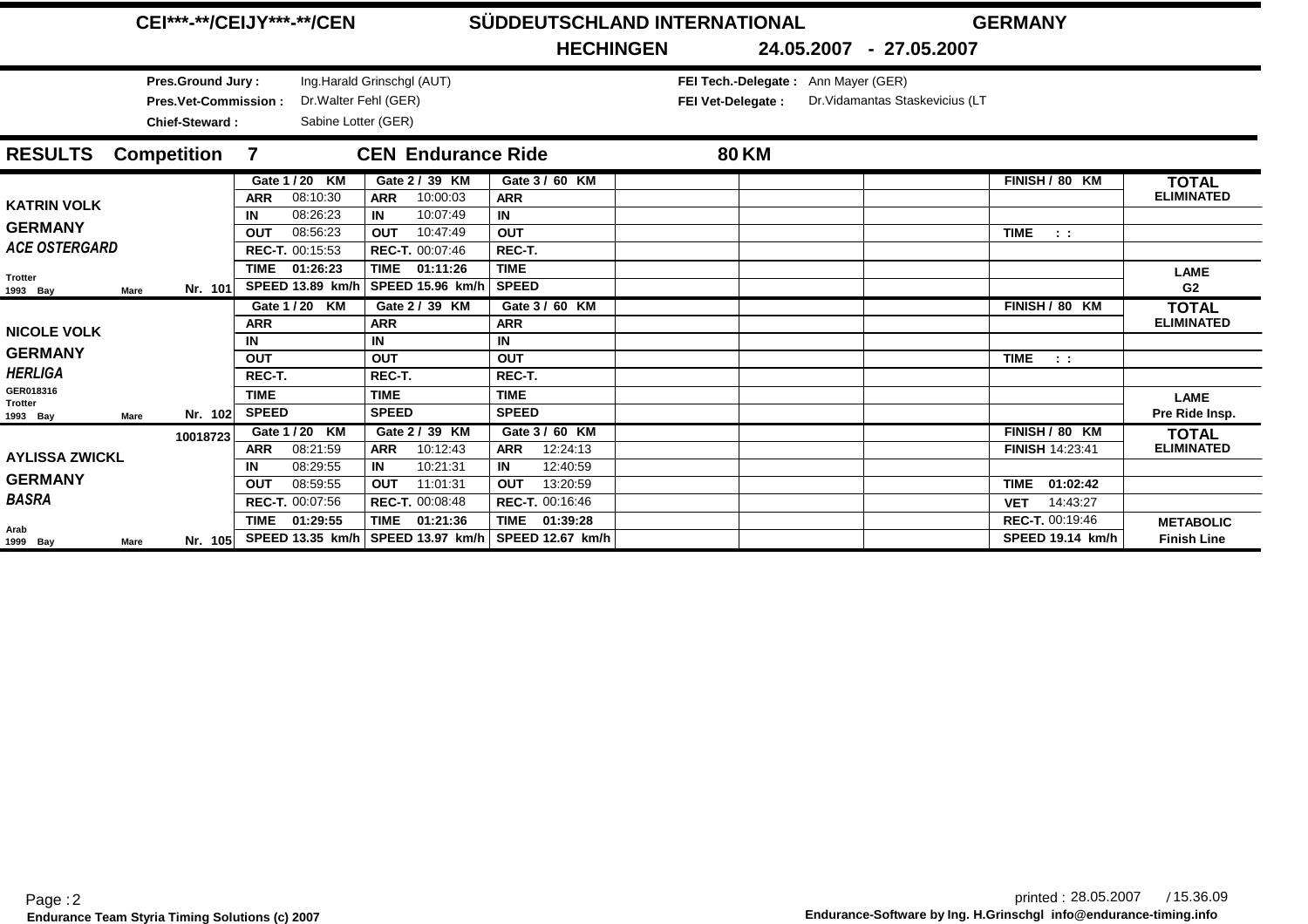|                                         | <b>CEI***-**/CEIJY***-**/CEN</b>                                          |                  |                                              |                                          | <b>HECHINGEN</b>                         | SÜDDEUTSCHLAND INTERNATIONAL                              | 24.05.2007<br>- 27.05.2007      | <b>GERMANY</b>                            |                                       |
|-----------------------------------------|---------------------------------------------------------------------------|------------------|----------------------------------------------|------------------------------------------|------------------------------------------|-----------------------------------------------------------|---------------------------------|-------------------------------------------|---------------------------------------|
|                                         | Pres.Ground Jury:<br><b>Pres.Vet-Commission:</b><br><b>Chief-Steward:</b> |                  | Dr. Walter Fehl (GER)<br>Sabine Lotter (GER) | Ing.Harald Grinschgl (AUT)               |                                          | FEI Tech.-Delegate: Ann Mayer (GER)<br>FEI Vet-Delegate : | Dr. Vidamantas Staskevicius (LT |                                           |                                       |
| <b>RESULTS</b>                          | <b>Competition</b>                                                        | 6                |                                              | <b>CEI** JY-Endurance-Ride</b>           |                                          | <b>80 KM</b>                                              |                                 |                                           |                                       |
|                                         | 10021544                                                                  | <b>ARR</b>       | Gate 1 / 20 KM<br>08:34:57                   | Gate 2 / 39 KM<br>10:30:10<br><b>ARR</b> | Gate 3 / 60 KM<br>13:34:54<br><b>ARR</b> |                                                           |                                 | FINISH / 80 KM<br><b>FINISH 16:13:06</b>  | <b>TOTAL</b>                          |
| <b>HEDWIG KÖRFGEN</b><br><b>GERMANY</b> |                                                                           | IN<br><b>OUT</b> | 08:42:26<br>09:12:26                         | 10:38:01<br>IN<br>11:18:01<br>OUT        | 13:39:32<br>IN<br>14:19:32<br><b>OUT</b> |                                                           |                                 | TIME<br>01:53:34                          | 07:23:06<br>TIME<br>SPEED 10.833 km/h |
| LANY 5<br><b>GER27897</b>               |                                                                           | TIME             | <b>REC-T. 00:07:29</b><br>01:42:26           | <b>REC-T. 00:07:51</b><br>TIME 01:25:35  | REC-T. 00:04:38<br>TIME<br>02:21:31      |                                                           |                                 | 16:22:34<br>VET<br><b>REC-T. 00:09:28</b> | REC-T. 00:19:58                       |
| Shagya Arab<br>1997 Grey                | -57<br>Nr.<br>Mare                                                        |                  | SPEED 11.72 km/h                             | <b>SPEED 13.32 km/h</b>                  | SPEED 8.904 km/h                         |                                                           |                                 | SPEED 10.57 km/h                          |                                       |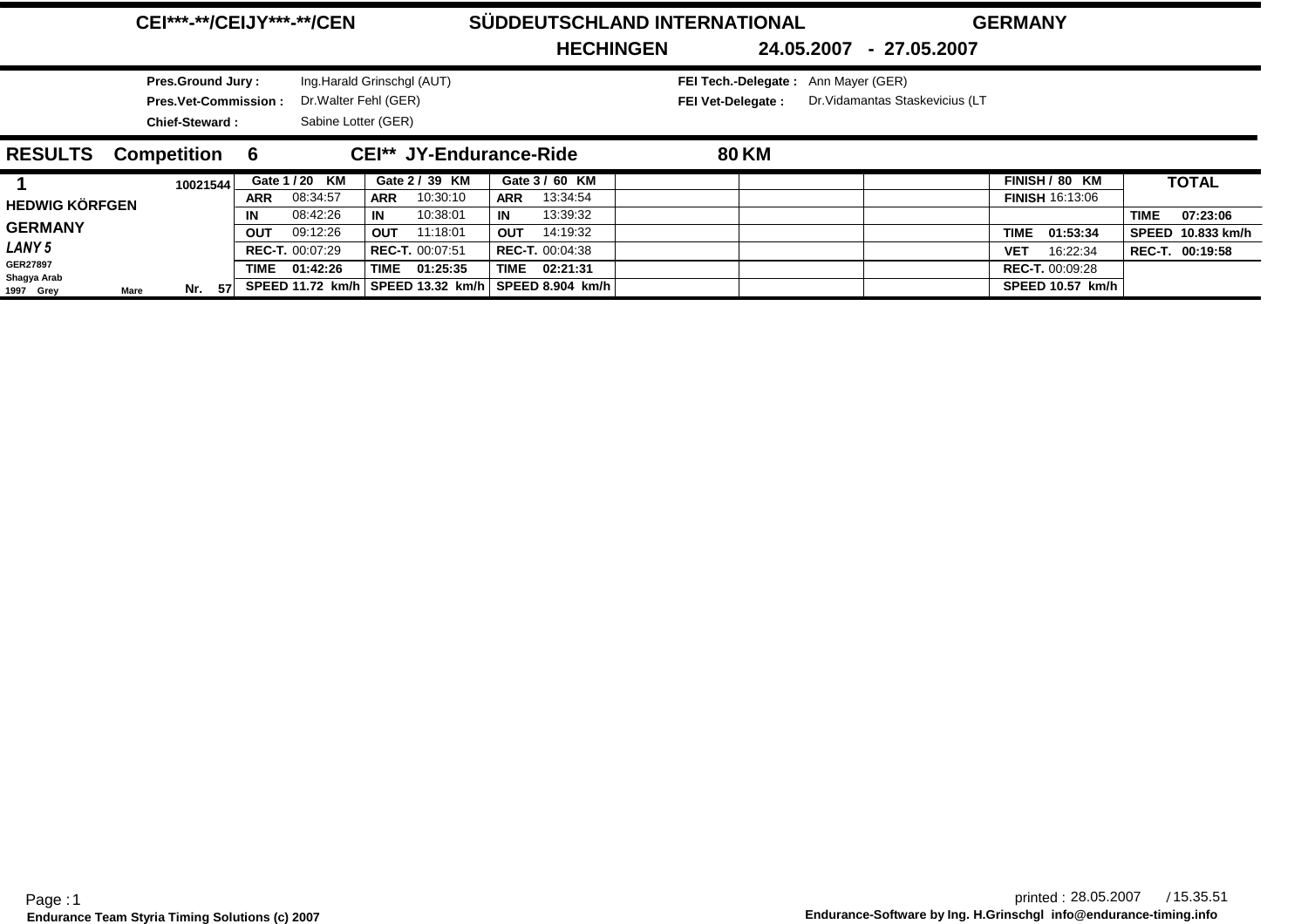|                                        | <b>CEI***-**/CEIJY***-**/CEN</b> |                              | SÜDDEUTSCHLAND INTERNATIONAL<br><b>GERMANY</b> |                                     |                                     |                                 |                         |  |  |  |
|----------------------------------------|----------------------------------|------------------------------|------------------------------------------------|-------------------------------------|-------------------------------------|---------------------------------|-------------------------|--|--|--|
|                                        |                                  |                              | <b>HECHINGEN</b>                               |                                     | 24.05.2007 - 27.05.2007             |                                 |                         |  |  |  |
| Pres.Ground Jury:                      |                                  | Ing.Harald Grinschgl (AUT)   |                                                |                                     | FEI Tech.-Delegate: Ann Mayer (GER) |                                 |                         |  |  |  |
| Pres.Vet-Commission:                   | Dr. Walter Fehl (GER)            |                              |                                                | <b>FEI Vet-Delegate:</b>            |                                     | Dr. Vidamantas Staskevicius (LT |                         |  |  |  |
| Chief-Steward:                         | Sabine Lotter (GER)              |                              |                                                |                                     |                                     |                                 |                         |  |  |  |
| <b>RESULTS</b> Competition             | $\overline{\mathbf{2}}$          | <b>CEI*** Endurance Ride</b> |                                                |                                     | <b>120 KM</b>                       |                                 |                         |  |  |  |
|                                        | Gate 1 / 39 KM                   | Gate 2 / 60 KM               | Gate 3 / 80 KM                                 | Gate 4 / 99 KM                      |                                     | <b>FINISH / 120 KM</b>          | <b>TOTAL</b>            |  |  |  |
| 1<br>10013909                          | 08:27:35<br><b>ARR</b>           | <b>ARR</b><br>10:41:43       | 12:46:30<br><b>ARR</b>                         | 14:54:38<br><b>ARR</b>              |                                     | <b>FINISH 17:24:02</b>          |                         |  |  |  |
| <b>SABRINA ARNOLD</b>                  | 08:31:45<br>IN                   | 10:46:44<br>IN               | 12:52:28<br>IN                                 | 15:03:27<br>IN                      |                                     |                                 | 08:34:02<br><b>TIME</b> |  |  |  |
| <b>GERMANY</b>                         | 09:11:45<br><b>OUT</b>           | 11:26:44<br><b>OUT</b>       | 13:42:28<br><b>OUT</b>                         | 15:43:27<br><b>OUT</b>              |                                     | 01:40:35<br>TIME                | SPEED 14.007 km/h       |  |  |  |
| <b>TONI MACCARONI</b>                  | REC-T. 00:04:10                  | REC-T. 00:05:01              | REC-T. 00:05:58                                | REC-T. 00:08:49                     |                                     | 17:35:10<br><b>VET</b>          | REC-T. 00:23:58         |  |  |  |
| GER40096                               | <b>TIME</b><br>02:31:45          | <b>TIME</b><br>01:34:59      | 01:25:44<br><b>TIME</b>                        | <b>TIME</b><br>01:20:59             |                                     | REC-T. 00:11:08                 |                         |  |  |  |
| Arab<br>Nr. 11<br>1999 Grey<br>Geldina | SPEED 15.42 km/h                 | SPEED 13.27 km/h             | <b>SPEED 14.00 km/h</b>                        | <b>SPEED 14.08 km/h</b>             |                                     | SPEED 12.53 km/h                |                         |  |  |  |
| $\mathbf{2}$                           | Gate 1 / 39 KM                   | Gate 2 / 60 KM               | Gate 3 / 80 KM                                 | Gate 4 / 99 KM                      |                                     | <b>FINISH / 120 KM</b>          | <b>TOTAL</b>            |  |  |  |
| 10028127                               | 08:39:11<br><b>ARR</b>           | 11:04:22<br><b>ARR</b>       | 13:35:15<br><b>ARR</b>                         | 16:12:37<br><b>ARR</b>              |                                     | <b>FINISH 18:53:45</b>          |                         |  |  |  |
| <b>SONJA BULUSCHEK</b>                 | 08:45:54<br>IN                   | 11:11:28<br>IN               | 13:43:23<br>IN                                 | 16:19:25<br>IN                      |                                     |                                 | 10:03:45<br><b>TIME</b> |  |  |  |
| <b>GERMANY</b>                         | 09:25:54<br><b>OUT</b>           | 11:51:28<br><b>OUT</b>       | 14:33:23<br><b>OUT</b>                         | 16:59:25<br><b>OUT</b>              |                                     | TIME 01:54:20                   | SPEED 11.925 km/h       |  |  |  |
| DANDOLO 30                             | REC-T. 00:06:43                  | REC-T. 00:07:06              | REC-T. 00:08:08                                | REC-T. 00:06:48                     |                                     | 19:09:40<br><b>VET</b>          | REC-T. 00:28:45         |  |  |  |
| GER22278                               | <b>TIME</b><br>02:45:54          | TIME<br>01:45:34             | 01:51:55<br><b>TIME</b>                        | <b>TIME</b><br>01:46:02             |                                     | REC-T. 00:15:55                 |                         |  |  |  |
| Shagya Arab<br>Nr. 14                  | SPEED 14.11 km/h                 | SPEED 11.94 km/h             | <b>SPEED 10.72 km/h</b>                        | SPEED 10.75 km/h                    |                                     | SPEED 11.02 km/h                |                         |  |  |  |
| Gelding<br>1994 Grey                   | Gate 1 / 39 KM                   | Gate 2 / 60 KM               | Gate 3 / 80 KM                                 | Gate 4 / 99 KM                      |                                     | <b>FINISH / 120 KM</b>          | <b>TOTAL</b>            |  |  |  |
| 3                                      | 08:37:44<br><b>ARR</b>           | 11:03:38<br><b>ARR</b>       | 13:35:20<br><b>ARR</b>                         | 16:12:11<br><b>ARR</b>              |                                     | <b>FINISH 19:06:58</b>          |                         |  |  |  |
| <b>ANDREA BENDINER</b>                 | 08:44:08<br>IN                   | 11:11:35<br>IN               | 13:43:54<br>IN                                 | 16:19:41<br>IN                      |                                     |                                 | 10:16:58<br><b>TIME</b> |  |  |  |
| <b>SWITZERLAND</b>                     | 09:24:08<br><b>OUT</b>           | 11:51:35<br><b>OUT</b>       | 14:33:54<br><b>OUT</b>                         | 16:59:41<br><b>OUT</b>              |                                     | 02:07:17<br>TIME                | SPEED 11.670 km/h       |  |  |  |
| <b>DJADE</b>                           | REC-T. 00:06:24                  | REC-T. 00:07:57              | REC-T. 00:08:34                                | REC-T. 00:07:30                     |                                     | 19:25:41<br><b>VET</b>          | REC-T. 00:30:25         |  |  |  |
| <b>SUI08236</b>                        | 02:44:08<br><b>TIME</b>          | TIME 01:47:27                | 01:52:19<br><b>TIME</b>                        | TIME 01:45:47                       |                                     | REC-T. 00:18:43                 |                         |  |  |  |
| Arab<br>Nr. $25$                       | SPEED 14.26 km/h                 | SPEED 11.73 km/h             | <b>SPEED 10.68 km/h</b>                        | SPEED 10.78 km/h                    |                                     | SPEED 9.899 km/h                |                         |  |  |  |
| 1993 Grey<br><b>Mare</b>               | Gate 1 / 39 KM                   | Gate 2 / 60 KM               | Gate 3 / 80 KM                                 | Gate 4 / 99 KM                      |                                     | <b>FINISH / 120 KM</b>          |                         |  |  |  |
| 4<br>10020135                          | 08:37:53<br><b>ARR</b>           | 11:26:02<br><b>ARR</b>       | 13:59:31<br><b>ARR</b>                         | 16:42:51<br><b>ARR</b>              |                                     | <b>FINISH 19:37:16</b>          | <b>TOTAL</b>            |  |  |  |
| <b>KARIN BARTSCHER-LÖFFLER</b>         | 08:45:44<br>IN                   | 11:31:42<br>IN               | IN<br>14:04:29                                 | 16:48:11<br>IN                      |                                     |                                 | 10:47:16<br><b>TIME</b> |  |  |  |
| <b>GERMANY</b>                         | 09:25:44<br><b>OUT</b>           | 12:11:42<br><b>OUT</b>       | 14:54:29<br><b>OUT</b>                         | 17:28:11<br><b>OUT</b>              |                                     | 02:09:05<br>TIME                | SPEED 11.124 km/h       |  |  |  |
| <b>KISMET AL THAWI</b>                 | REC-T. 00:07:51                  | REC-T. 00:05:40              | REC-T. 00:04:58                                | REC-T. 00:05:20                     |                                     | 19:51:22<br><b>VET</b>          | REC-T. 00:23:49         |  |  |  |
| GER26695                               | TIME 02:45:44                    | TIME 02:05:58                | <b>TIME</b><br>01:52:47                        | <b>TIME</b><br>01:53:42             |                                     | REC-T. 00:14:06                 |                         |  |  |  |
| Arab<br>Nr. 12                         | <b>SPEED 14.12 km/h</b>          | SPEED 10.00 km/h             | <b>SPEED 10.64 km/h</b>                        | SPEED 10.03 km/h                    |                                     | SPEED 9.761 km/h                |                         |  |  |  |
| 1997 Bay<br>Mare                       | Gate 1 / 39 KM                   | Gate 2 / 60 KM               | Gate 3 / 80 KM                                 | Gate 4 / 99 KM                      |                                     | <b>FINISH / 120 KM</b>          | <b>TOTAL</b>            |  |  |  |
| 10015222                               | 08:37:31<br><b>ARR</b>           | 11:03:46<br><b>ARR</b>       | 13:43:49<br><b>ARR</b>                         | 16:20:39<br><b>ARR</b>              |                                     |                                 | <b>ELIMINATED</b>       |  |  |  |
| <b>URSULA SCHUDER</b>                  | 08:42:52<br>IN                   | 11:16:28<br>IN               | 13:52:16<br>IN                                 | 16:29:51<br>IN                      |                                     |                                 |                         |  |  |  |
| <b>GERMANY</b>                         | 09:22:52<br><b>OUT</b>           | 11:56:28<br><b>OUT</b>       | 14:42:16<br><b>OUT</b>                         | 17:09:51<br><b>OUT</b>              |                                     | TIME<br>$\sim 100$              |                         |  |  |  |
| <b>DZIRANA</b>                         | REC-T. 00:05:21                  | REC-T. 00:12:42              | REC-T. 00:08:27                                | REC-T. 00:09:12                     |                                     |                                 |                         |  |  |  |
| GER27711                               | <b>TIME</b><br>02:42:52          | <b>TIME</b><br>01:53:36      | <b>TIME</b><br>01:55:48                        | <b>TIME</b><br>01:47:35             |                                     |                                 | <b>LAME</b>             |  |  |  |
| Arab<br>Nr. 18<br>1996 Bay<br>Mare     | SPEED 14.37 km/h                 | SPEED 11.09 km/h             |                                                | SPEED 10.36 km/h   SPEED 10.60 km/h |                                     |                                 | G4                      |  |  |  |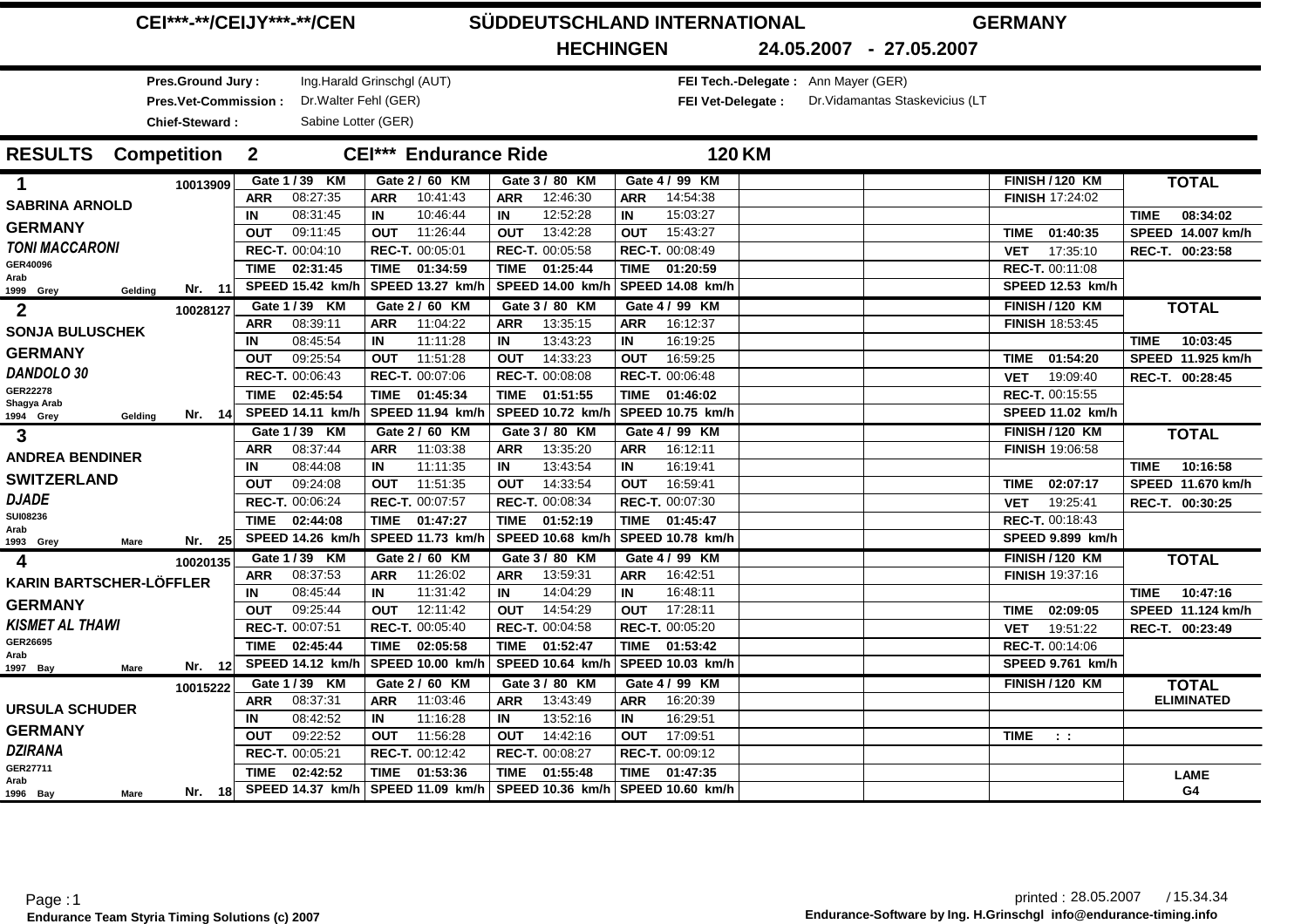|                                        | <b>CEI***-**/CEIJY***-**/CEN</b>                                   |                                                                          |                                                                            |                  |                                     |                  |                             |                   | SÜDDEUTSCHLAND INTERNATIONAL |                                     | <b>GERMANY</b>                  |                                           |                                   |
|----------------------------------------|--------------------------------------------------------------------|--------------------------------------------------------------------------|----------------------------------------------------------------------------|------------------|-------------------------------------|------------------|-----------------------------|-------------------|------------------------------|-------------------------------------|---------------------------------|-------------------------------------------|-----------------------------------|
|                                        |                                                                    |                                                                          |                                                                            |                  |                                     |                  | <b>HECHINGEN</b>            |                   |                              |                                     | 24.05.2007 - 27.05.2007         |                                           |                                   |
|                                        | Pres.Ground Jury:<br><b>Pres.Vet-Commission:</b><br>Chief-Steward: |                                                                          | Ing.Harald Grinschgl (AUT)<br>Dr. Walter Fehl (GER)<br>Sabine Lotter (GER) |                  |                                     |                  |                             |                   | <b>FEI Vet-Delegate:</b>     | FEI Tech.-Delegate: Ann Mayer (GER) | Dr. Vidamantas Staskevicius (LT |                                           |                                   |
| <b>RESULTS</b>                         | <b>Competition</b>                                                 | $\overline{2}$                                                           |                                                                            |                  | <b>CEI*** Endurance Ride</b>        |                  |                             |                   |                              | <b>120 KM</b>                       |                                 |                                           |                                   |
|                                        | 10015212                                                           | <b>ARR</b>                                                               | Gate 1 / 39 KM<br>08:27:28                                                 | <b>ARR</b>       | Gate 2 / 60 KM<br>10:41:39          | <b>ARR</b>       | Gate 3 / 80 KM<br>12:48:12  | <b>ARR</b>        | Gate 4 / 99 KM<br>15:10:49   |                                     |                                 | <b>FINISH/120 KM</b>                      | <b>TOTAL</b><br><b>ELIMINATED</b> |
| <b>INES LISKOW</b>                     |                                                                    | IN                                                                       | 08:31:59                                                                   | IN               | 10:46:33                            | IN               | 12:54:57                    | IN                | 15:17:31                     |                                     |                                 |                                           |                                   |
| <b>GERMANY</b>                         |                                                                    | <b>OUT</b>                                                               | 09:11:59                                                                   | OUT              | 11:26:33                            | <b>OUT</b>       | 13:44:57                    | <b>OUT</b>        | 15:57:31                     |                                     |                                 | <b>TIME</b><br>$-1$                       |                                   |
| <b>FAST'N FURIOUS</b>                  |                                                                    |                                                                          | REC-T. 00:04:31                                                            |                  | REC-T. 00:04:54                     |                  | REC-T. 00:06:45             |                   | REC-T. 00:06:42              |                                     |                                 |                                           |                                   |
| GER41387                               |                                                                    | TIME                                                                     | 02:31:59                                                                   | <b>TIME</b>      | 01:34:34                            | <b>TIME</b>      | 01:28:24                    |                   | TIME 01:32:34                |                                     |                                 |                                           | <b>LAME</b>                       |
| 1999 Bay<br>Gelding                    | Nr. 15                                                             | SPEED 15.40 km/h<br>SPEED 13.32 km/h<br>Gate 1 / 39 KM<br>Gate 2 / 60 KM |                                                                            |                  |                                     |                  | SPEED 13.58 km/h            |                   | SPEED 12.32 km/h             |                                     |                                 |                                           | G4                                |
|                                        | 10017587                                                           | <b>ARR</b>                                                               | 08:50:15                                                                   | <b>ARR</b>       | 11:58:58                            | ARR              | Gate 3 / 80 KM              | <b>ARR</b>        | Gate 4 / 99 KM               |                                     |                                 | <b>FINISH / 120 KM</b>                    | <b>TOTAL</b><br><b>RETIRED</b>    |
| <b>KIM DANA BREUNER</b>                |                                                                    | IN                                                                       | 09:03:18                                                                   | IN               | 12:10:41                            | IN               |                             | IN.               |                              |                                     |                                 |                                           |                                   |
| <b>GERMANY</b>                         |                                                                    | <b>OUT</b>                                                               | 09:43:18                                                                   | <b>OUT</b>       | 12:50:41                            | <b>OUT</b>       |                             | <b>OUT</b>        |                              |                                     |                                 | <b>TIME</b><br>$\sim 100$                 |                                   |
| <b>NERVUS</b>                          |                                                                    |                                                                          | REC-T. 00:13:03                                                            |                  | REC-T. 00:11:43                     | REC-T.           |                             | REC-T.            |                              |                                     |                                 |                                           |                                   |
| GER19260<br><b>DRP</b>                 |                                                                    | <b>TIME</b>                                                              | 03:03:18                                                                   | <b>TIME</b>      | 02:27:23                            | <b>TIME</b>      |                             | <b>TIME</b>       |                              |                                     |                                 |                                           |                                   |
| 1993 Bay<br>Geldina                    | Nr. 20                                                             |                                                                          | SPEED 12.77 km/h                                                           |                  | SPEED 8.55 km/h                     | <b>SPEED</b>     |                             | <b>SPEED</b>      |                              |                                     |                                 |                                           |                                   |
|                                        |                                                                    |                                                                          | Gate 1 / 39 KM                                                             |                  | Gate 2 / 60 KM                      |                  | Gate 3 / 80 KM              |                   | Gate 4 / 99 KM               |                                     |                                 | <b>FINISH / 120 KM</b>                    | <b>TOTAL</b>                      |
| <b>ALEXANDRA FREY</b>                  |                                                                    | <b>ARR</b>                                                               | 08:46:03                                                                   | <b>ARR</b>       |                                     | <b>ARR</b>       |                             | ARR               |                              |                                     |                                 |                                           | <b>RETIRED</b>                    |
| <b>SWITZERLAND</b>                     |                                                                    | IN<br><b>OUT</b>                                                         | 09:10:40<br>09:50:40                                                       | IN<br><b>OUT</b> |                                     | IN<br><b>OUT</b> |                             | IN.<br><b>OUT</b> |                              |                                     |                                 | <b>TIME</b>                               |                                   |
| <b>ASTERIX VII</b>                     |                                                                    |                                                                          | REC-T. 00:24:37                                                            | REC-T.           |                                     | REC-T.           |                             | REC-T.            |                              |                                     |                                 | -11                                       |                                   |
| <b>SUI40442</b>                        |                                                                    | TIME                                                                     | 03:10:40                                                                   | <b>TIME</b>      |                                     | <b>TIME</b>      |                             | <b>TIME</b>       |                              |                                     |                                 |                                           |                                   |
| Freiberger<br>1998 Chestnut<br>Gelding | Nr. $24$                                                           |                                                                          | SPEED 12.27 km/h                                                           | <b>SPEED</b>     |                                     | <b>SPEED</b>     |                             | <b>SPEED</b>      |                              |                                     |                                 |                                           |                                   |
|                                        | 10027802                                                           |                                                                          | Gate 1 / 39 KM                                                             |                  | Gate 2 / 60 KM                      |                  | Gate 3 / 80 KM              |                   | Gate 4 / 99 KM               |                                     |                                 | <b>FINISH / 120 KM</b>                    | <b>TOTAL</b>                      |
| <b>FRANK SCHILER</b>                   |                                                                    | <b>ARR</b>                                                               | 08:38:58                                                                   | <b>ARR</b>       | 11:04:17                            | <b>ARR</b>       | 13:35:12                    | <b>ARR</b>        | 16:12:32                     |                                     |                                 | FINISH 18:52:30                           | <b>ELIMINATED</b>                 |
| <b>GERMANY</b>                         |                                                                    | IN                                                                       | 08:42:21                                                                   | IN               | 11:10:10                            | IN               | 13:43:15                    | IN                | 16:19:56                     |                                     |                                 |                                           |                                   |
| <b>SHYMA</b>                           |                                                                    | <b>OUT</b>                                                               | 09:22:21<br>REC-T. 00:03:23                                                | <b>OUT</b>       | 11:50:10<br>REC-T. 00:05:53         | <b>OUT</b>       | 14:33:15<br>REC-T. 00:08:03 | OUT               | 16:59:56<br>REC-T. 00:07:24  |                                     |                                 | 01:52:34<br>TIME                          |                                   |
| GER40378                               |                                                                    | TIME                                                                     | 02:42:21                                                                   | <b>TIME</b>      | 01:47:49                            | <b>TIME</b>      | 01:53:05                    | <b>TIME</b>       | 01:46:41                     |                                     |                                 | 19:01:29<br><b>VET</b><br>REC-T. 00:08:59 |                                   |
| Anglo-Arab<br>1997 Grey<br>Mare        | Nr. 26                                                             |                                                                          |                                                                            |                  | SPEED 14.41 km/h   SPEED 11.69 km/h |                  | <b>SPEED 10.61 km/h</b>     |                   | SPEED 10.69 km/h             |                                     |                                 | SPEED 11.19 km/h                          | <b>LAME</b><br><b>Finish Line</b> |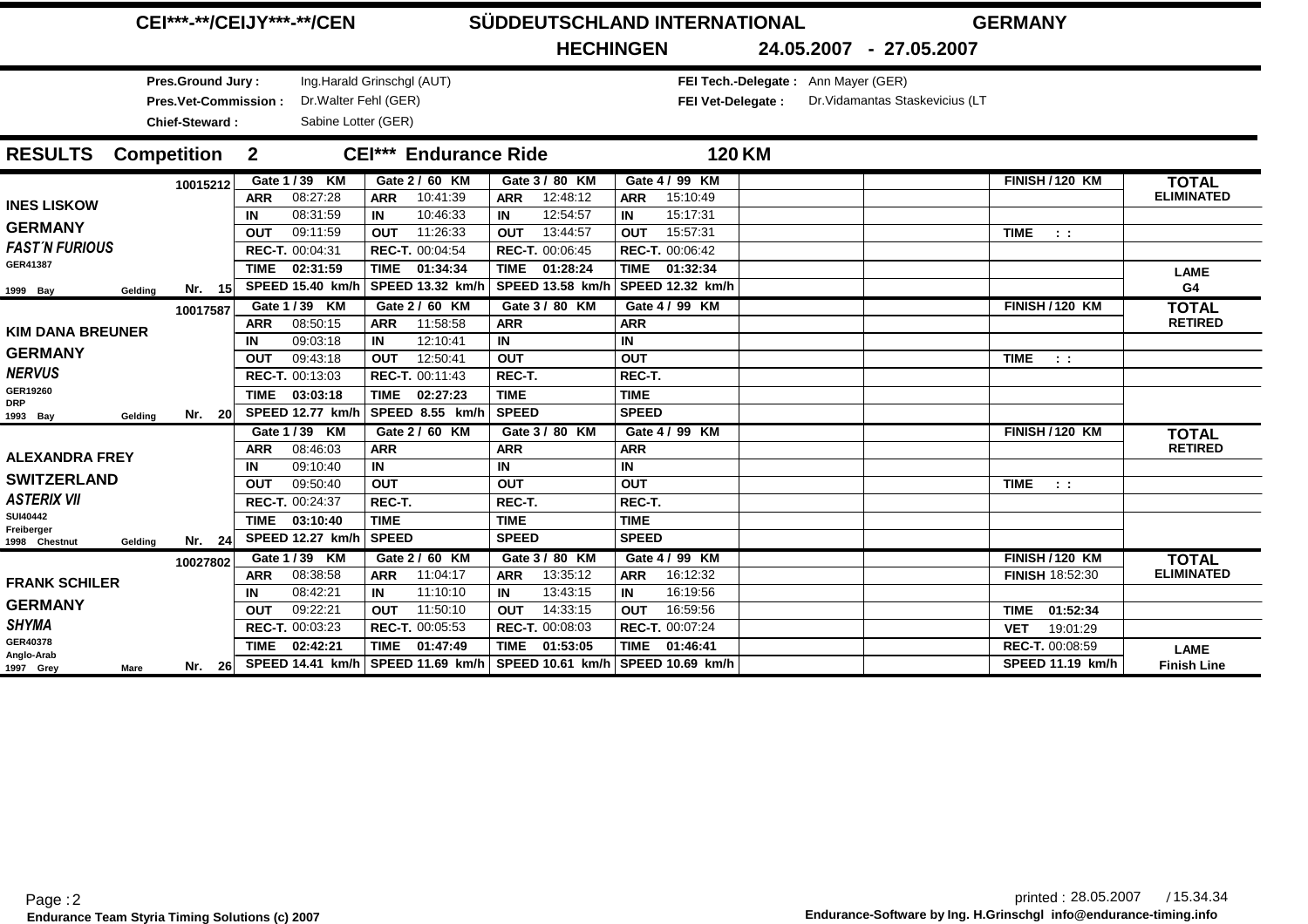|  | <b>CEI***-**/CEIJY***-**/CEN</b> |  |
|--|----------------------------------|--|
|--|----------------------------------|--|

**Pres.Ground Jury :**

**Chief-Steward :**

Ing.Harald Grinschgl (AUT)

Sabine Lotter (GER)

### $SÜDDEUTSCHLAND INTERNATIONAL$

**GERMANY**

**HECHINGEN**

) **FEI Tech.-Delegate :** Ann Mayer (GER)

Dr.Walter Fehl (GER)**Pres.Vet-Commission : FEI Vet-Delegate :** FEI Vet-Delegate : Dr. Vidamantas Staskevicius (LT

**24.05.2007 27.05.2007-**

| <b>RESULTS</b>               | <b>Competition</b> |         | - 4        |                        |            | <b>CEN Endurance Ride</b>                                           |             |                        |            |                        | 120 KM |                         |                 |                   |
|------------------------------|--------------------|---------|------------|------------------------|------------|---------------------------------------------------------------------|-------------|------------------------|------------|------------------------|--------|-------------------------|-----------------|-------------------|
|                              |                    |         |            | Gate 1/39 KM           |            | Gate 2 / 60 KM                                                      |             | Gate 3 / 80 KM         |            | Gate 4 / 99 KM         |        | FINISH/120 KM           |                 | <b>TOTAL</b>      |
| <b>MONIQUE WAGNER-MÜNCH</b>  |                    |         | <b>ARR</b> | 08:37:49               | <b>ARR</b> | 11:03:48                                                            | <b>ARR</b>  | 13:43:51               | <b>ARR</b> | 16:41:47               |        | <b>FINISH 19:40:19</b>  |                 |                   |
|                              |                    |         | IN         | 08:43:56               | IN         | 11:13:31                                                            | IN          | 13:56:40               | l IN       | 16:53:19               |        |                         | <b>TIME</b>     | 10:50:19          |
| <b>SWITZERLAND</b>           |                    |         | OUT        | 09:23:56               | OUT        | 11:53:31                                                            | <b>OUT</b>  | 14:46:40               | <b>OUT</b> | 17:33:19               |        | <b>TIME</b><br>02:07:00 |                 | SPEED 11.072 km/h |
| <b>MEL SHAHIM</b>            |                    |         |            | <b>REC-T. 00:06:07</b> |            | <b>REC-T. 00:09:43</b>                                              |             | <b>REC-T. 00:12:49</b> |            | <b>REC-T.</b> 00:11:32 |        | 19:55:13<br><b>VET</b>  | REC-T. 00:40:11 |                   |
| <b>SUI40565</b>              |                    |         | TIME       | 02:43:56               | TIME       | 01:49:35                                                            | <b>TIME</b> | 02:03:09               | TIME       | 02:06:39               |        | <b>REC-T. 00:14:54</b>  |                 |                   |
| Dt.Reitpony<br>1994 Chestnut | Gelding            | Nr. 120 |            |                        |            | SPEED 14.27 km/h SPEED 11.50 km/h SPEED 9.744 km/h SPEED 9.001 km/h |             |                        |            |                        |        | SPEED 9.921 km/h        |                 |                   |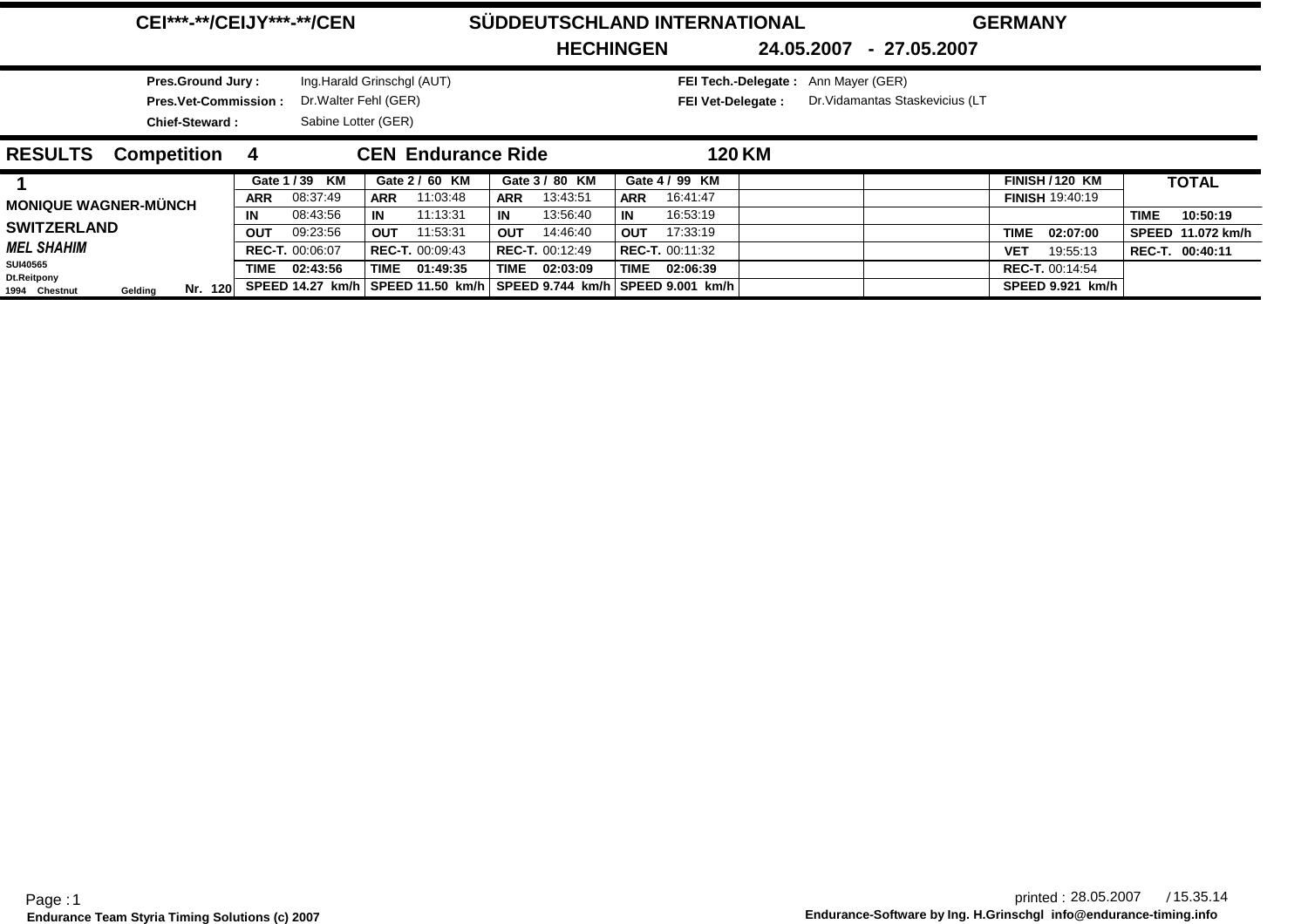|  | <b>CEI***-**/CEIJY***-**/CEN</b> |  |
|--|----------------------------------|--|
|--|----------------------------------|--|

### $SÜDDEUTSCHLAND INTERNATIONAL$

) **FEI Tech.-Delegate :** Ann Mayer (GER)

**GERMANY**

**HECHINGEN**

**24.05.2007 27.05.2007-**

Ing.Harald Grinschgl (AUT)Sabine Lotter (GER)Dr.Walter Fehl (GER)**Pres.Vet-Commission : FEI Vet-Delegate : Pres.Ground Jury :Chief-Steward :**

FEI Vet-Delegate : Dr. Vidamantas Staskevicius (LT

| <b>RESULTS</b>           | <b>Competition</b>     |          |            |                         |            | <b>CEI*** Endurance Ride</b> |            |                         |            |                        | <b>160 KM</b> |                        |             |                        |              |                 |
|--------------------------|------------------------|----------|------------|-------------------------|------------|------------------------------|------------|-------------------------|------------|------------------------|---------------|------------------------|-------------|------------------------|--------------|-----------------|
|                          |                        | 10020138 |            | Gate 1/39 KM            |            | Gate 2 / 60 KM               |            | Gate 3 / 99 KM          |            | Gate 4 / 120 KM        |               | Gate 5/139 KM          |             | <b>FINISH / 160 KM</b> |              | <b>TOTAL</b>    |
| <b>FEIRUZ BOULBOLOVA</b> |                        |          | <b>ARR</b> | 08:37:14                | <b>ARR</b> | 11:14:49                     | <b>ARR</b> | 15:54:01                | <b>ARR</b> | 18:53:00               | <b>ARR</b>    | 21:35:25               |             | <b>FINISH 00:19:38</b> |              |                 |
|                          |                        |          | IN         | 08:43:35                | IN         | 11:21:48                     | IN         | 15:59:36                | IN         | 19:02:10               | IN            | 21:40:45               |             |                        | <b>TIME</b>  | 15:49:38        |
| <b>SLOVAK REPUBLIC</b>   |                        |          | <b>OUT</b> | 09:23:35                | OUT        | 12:01:48                     | <b>OUT</b> | 16:49:36                | <b>OUT</b> | 19:42:10               | <b>OUT</b>    | 22:20:45               | <b>TIME</b> | 01:58:53               | <b>SPEED</b> | 10.109 km/h     |
| <b>HABIB</b>             |                        |          |            | <b>REC-T. 00:06:21</b>  |            | <b>REC-T. 00:06:59</b>       |            | <b>REC-T. 00:05:35</b>  |            | <b>REC-T.</b> 00:09:10 |               | <b>REC-T. 00:05:20</b> | VET         | 00:41:39               |              | REC-T. 00:33:25 |
| <b>SVK40024</b>          |                        |          | TIME       | 03:43:35                | TIME       | 01:58:13                     | TIME       | 03:57:48                | TIME       | 02:12:34               |               | TIME 01:58:35          |             | <b>REC-T. 00:22:01</b> |              |                 |
| Arab<br>2000 Grey        | Nr.<br><b>Stallion</b> |          |            | <b>SPEED 10.47 km/h</b> |            | SPEED 10.66 km/h             |            | <b>SPEED 9.840 km/h</b> |            | SPEED 9.505 km/h       |               | SPEED 9.613 km/h       |             | SPEED 10.60 km/h       |              |                 |
| $\mathbf{2}$             |                        | 10020139 |            | Gate 1/39 KM            |            | Gate 2 / 60 KM               |            | Gate 3 / 99 KM          |            | Gate 4 / 120 KM        |               | Gate 5/139 KM          |             | <b>FINISH / 160 KM</b> |              | <b>TOTAL</b>    |
| <b>FERAS BOULBOL</b>     |                        |          | <b>ARR</b> | 08:37:18                | <b>ARR</b> | 11:14:41                     | <b>ARR</b> | 15:53:55                | <b>ARR</b> | 18:52:47               | <b>ARR</b>    | 21:35:17               |             | <b>FINISH 00:19:39</b> |              |                 |
|                          |                        |          | IN         | 08:43:45                | IN         | 11:21:55                     | IN         | 15:59:51                | IN         | 19:01:59               | IN            | 21:40:40               |             |                        | <b>TIME</b>  | 15:49:39        |
| <b>SLOVAK REPUBLIC</b>   |                        |          | <b>OUT</b> | 09:23:45                | <b>OUT</b> | 12:01:55                     | <b>OUT</b> | 16:49:51                | <b>OUT</b> | 19:41:59               | <b>OUT</b>    | 22:20:40               | <b>TIME</b> | 01:58:59               | <b>SPEED</b> | 10.109 km/h     |
| <b>NAZIRA</b>            |                        |          |            | <b>REC-T. 00:06:27</b>  |            | REC-T. 00:07:14              |            | <b>REC-T. 00:05:56</b>  |            | <b>REC-T.</b> 00:09:12 |               | <b>REC-T. 00:05:23</b> | <b>VET</b>  | 00:39:50               |              | REC-T. 00:34:12 |
| <b>SVK40018</b><br>Arab  |                        |          | TIME       | 03:43:45                | TIME       | 01:58:10                     | TIME       | 03:57:56                | TIME       | 02:12:08               | TIME          | 01:58:41               |             | <b>REC-T. 00:20:11</b> |              |                 |
| Mare<br>2000 Grey        | Nr.                    |          |            | SPEED 10.46 km/h        |            | SPEED 10.66 km/h             |            | SPEED 9.835 km/h        |            |                        |               |                        |             | SPEED 10.59 km/h       |              |                 |